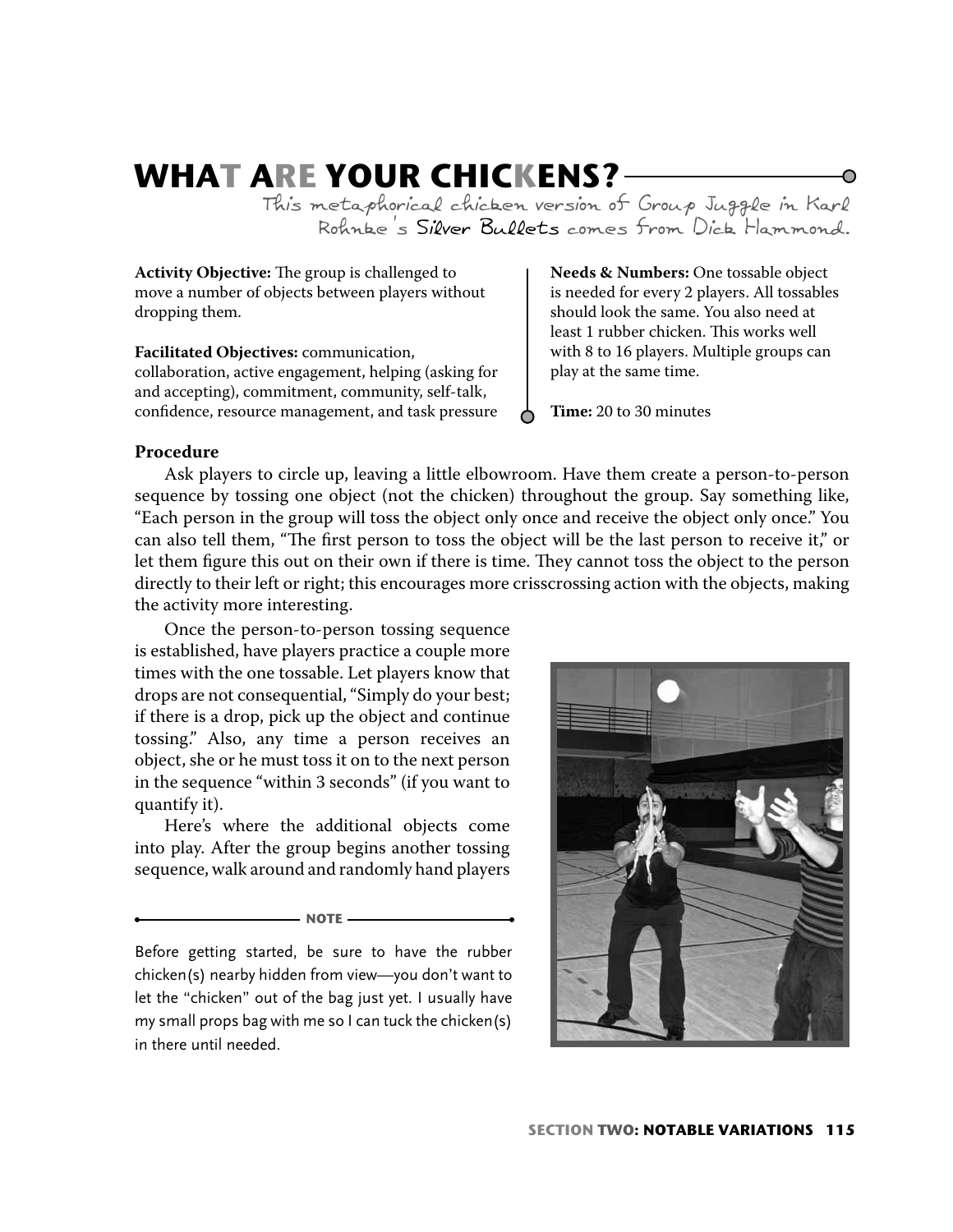in the group identical tossable objects. Once a new object is incorporated into the process, add another object, and so on—until all the tossables (1 for every 2 players) are handed out or the group seems to have enough to work with. At this level, the idea is for the players to establish a routine of sorts. This means very few, if any, dropped tossables. So, allow some time to work this out. You may want to stop the process and ask how it's going and if there is anything that might increase their comfort with the process.

When working with adult groups, you can add in a little metaphorical consideration. Ask them to think of the tossable objects as information (i.e., e-mails, phone calls, text messages, memos). Stress the importance of each object and, that if the object is dropped, there is a chance the information will not move along accurately. For teacher groups, the tossables can be students moving from subject-to-subject, class-to-class, or year-to-year. If a student is dropped within the system, she or he might fail to graduate. This places an importance on catching the objects, which usually leads to more focus and planning in order to avoid as many drops as possible.

Give players enough time to establish a comfort level with the process. Look for confidence, smooth movements, relaxed communication, and, more often than not, a quiet-like environment. Encourage from the sidelines and cue them to keep the process going until you let them know they can stop (but not before the chicken!).

Don't forget about the chicken! Once the group is "set in their ways," so to speak, stealthily get out the chicken and hand it to one of the participants. At this point, the players may need some reminders: keep the objects moving until you tell them to stop, pick up any drops and move the objects where they need to go. In some cases, the group is able to smoothly integrate the chicken; in other cases, the group breaks down and starts using unproductive (or unsafe!) behaviors. If the process stays productive, let it play out a bit before stopping to review the activity. If the process becomes unproductive, stop and move into reviewing the activity.

#### **Safety**

The main safety issue is objects being thrown too fast at other players. This usually happens after the chicken is added and tossables start dropping. After talking about this behavior, it seems that once drops start occurring there is less interest in regaining order than there is in "having a little fun"—throwing objects "at" others instead of "to" others. This kind of behavior can lead to conflict, so it's an experiential moment from which to learn. When this behavior occurs, stop and discuss the concern before continuing.

#### **Facilitation**

There may be times, after a review session, when a group wants to reattempt the activity. If time allows, give the group another opportunity. Or, move on to the next activity, remembering to incorporate what was just learned.

#### **Observations/Questions**

What role did each of you take during the activity? How did each role relate to the group as a whole?